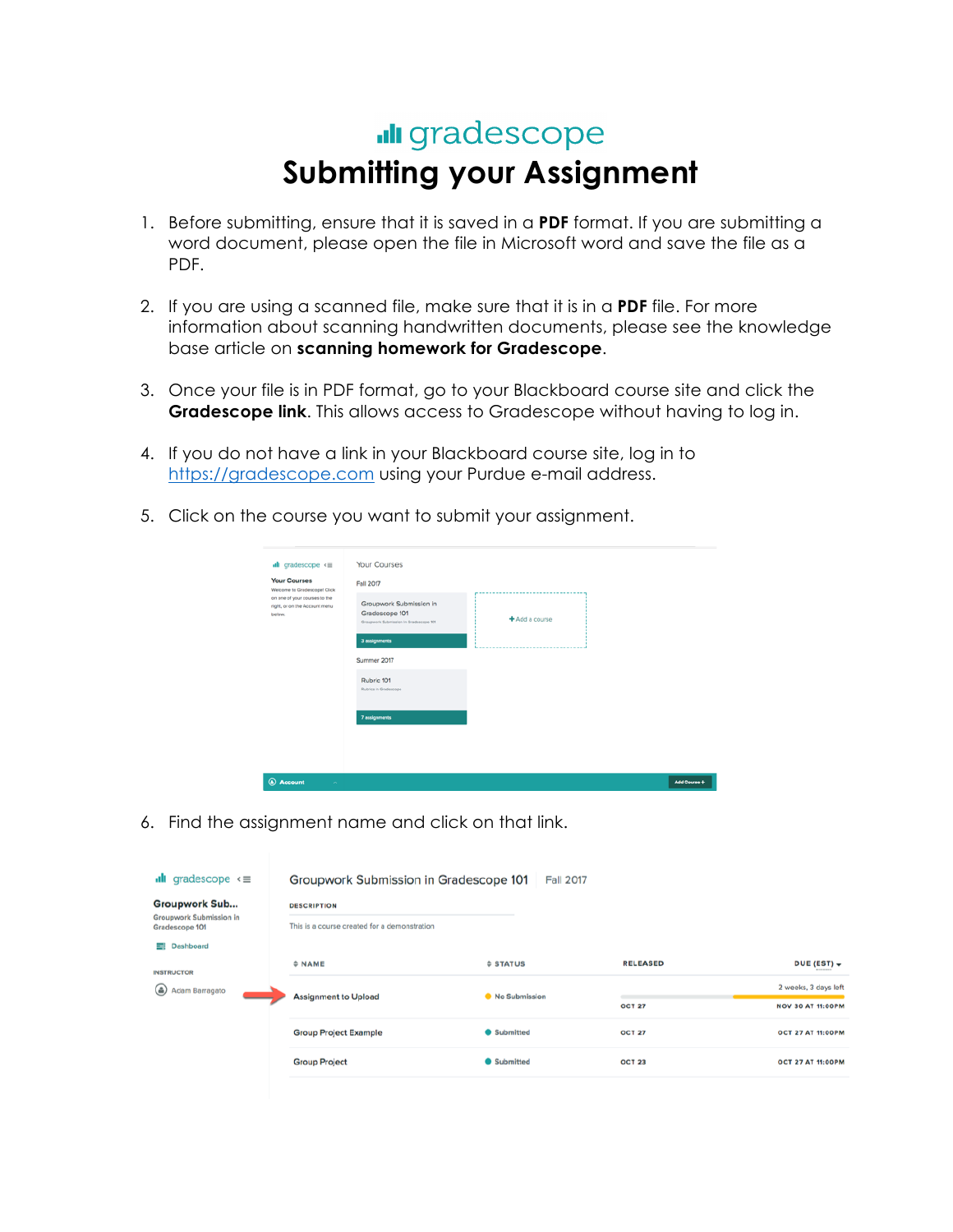7. Click "Submit PDF."



8. Click "Select PDF."

| <b>O</b> Upload a PDF containing your responses to the assignment. |            |  |
|--------------------------------------------------------------------|------------|--|
| <b>FILE</b>                                                        |            |  |
| Please select a file<br>ا≡ا                                        | Select PDF |  |
| <b>Upload PDF</b>                                                  | Cancel     |  |

- 9. Find the PDF on your computer and then click "Upload PDF."
- 10. You should see a thumbnail for each page of your assignment. In this window you can rotate, delete, and assign each page to a certain question.

| <b>Question Outline</b>      |                   | $\pmb{\times}$                                                                                                                                                                                                                                                                                                                                                                                                                                                                                                                                                                                                                                                                                                                                                                                                                                                                                                                                                                                                                                                                                                     | $\frac{1}{2}$<br>ľх<br>₩                                                                                                                                                                                                                                                                                                                                                                                                                                                                                                                                                                                                                                                                                                                                                                                                                                                                                                                                                                                                                                                                                                                                                                                                                                                                                                                                                                                                                                                                                                                                                                                                     | <b>Delete</b>                                                                                                                                                                                                                                                                                                                                                                                                                                                                                                                                                                                                                                                                                                                                                                                                                                                      | j. | <b>× Reorder</b><br>a Passimon Procedure Processing the                                                                                                                                                                                                                                                                                                                                                                                                                                                                                                                                                                                                                                                             |
|------------------------------|-------------------|--------------------------------------------------------------------------------------------------------------------------------------------------------------------------------------------------------------------------------------------------------------------------------------------------------------------------------------------------------------------------------------------------------------------------------------------------------------------------------------------------------------------------------------------------------------------------------------------------------------------------------------------------------------------------------------------------------------------------------------------------------------------------------------------------------------------------------------------------------------------------------------------------------------------------------------------------------------------------------------------------------------------------------------------------------------------------------------------------------------------|------------------------------------------------------------------------------------------------------------------------------------------------------------------------------------------------------------------------------------------------------------------------------------------------------------------------------------------------------------------------------------------------------------------------------------------------------------------------------------------------------------------------------------------------------------------------------------------------------------------------------------------------------------------------------------------------------------------------------------------------------------------------------------------------------------------------------------------------------------------------------------------------------------------------------------------------------------------------------------------------------------------------------------------------------------------------------------------------------------------------------------------------------------------------------------------------------------------------------------------------------------------------------------------------------------------------------------------------------------------------------------------------------------------------------------------------------------------------------------------------------------------------------------------------------------------------------------------------------------------------------|--------------------------------------------------------------------------------------------------------------------------------------------------------------------------------------------------------------------------------------------------------------------------------------------------------------------------------------------------------------------------------------------------------------------------------------------------------------------------------------------------------------------------------------------------------------------------------------------------------------------------------------------------------------------------------------------------------------------------------------------------------------------------------------------------------------------------------------------------------------------|----|---------------------------------------------------------------------------------------------------------------------------------------------------------------------------------------------------------------------------------------------------------------------------------------------------------------------------------------------------------------------------------------------------------------------------------------------------------------------------------------------------------------------------------------------------------------------------------------------------------------------------------------------------------------------------------------------------------------------|
| Select a question or a page. |                   | <b>CONTRACTOR</b>                                                                                                                                                                                                                                                                                                                                                                                                                                                                                                                                                                                                                                                                                                                                                                                                                                                                                                                                                                                                                                                                                                  | ANCHORNE<br><b>Marchand</b>                                                                                                                                                                                                                                                                                                                                                                                                                                                                                                                                                                                                                                                                                                                                                                                                                                                                                                                                                                                                                                                                                                                                                                                                                                                                                                                                                                                                                                                                                                                                                                                                  | <b><i>MARCONALIST</i></b>                                                                                                                                                                                                                                                                                                                                                                                                                                                                                                                                                                                                                                                                                                                                                                                                                                          |    | Matter Labor Select Cable<br>at a little in a told by                                                                                                                                                                                                                                                                                                                                                                                                                                                                                                                                                                                                                                                               |
| TITLE                        | POINTS            | delays and of a fa-<br>the contract of the local                                                                                                                                                                                                                                                                                                                                                                                                                                                                                                                                                                                                                                                                                                                                                                                                                                                                                                                                                                                                                                                                   | Kosta ralami'da ir<br>the latest later                                                                                                                                                                                                                                                                                                                                                                                                                                                                                                                                                                                                                                                                                                                                                                                                                                                                                                                                                                                                                                                                                                                                                                                                                                                                                                                                                                                                                                                                                                                                                                                       | Book Brand Co<br>Korn slant in a<br>the bards yards                                                                                                                                                                                                                                                                                                                                                                                                                                                                                                                                                                                                                                                                                                                                                                                                                |    | MAMAG'S LANGES / MAMOS<br>L. R. ANDR. D. A., Schwalk Tech-<br>SCORA AND                                                                                                                                                                                                                                                                                                                                                                                                                                                                                                                                                                                                                                             |
|                              |                   | 49118-1774<br><b>Rational Ave</b><br>at police.                                                                                                                                                                                                                                                                                                                                                                                                                                                                                                                                                                                                                                                                                                                                                                                                                                                                                                                                                                                                                                                                    | $1.4 - 0.18$<br>$\frac{1}{2} \frac{1}{2} \left( \frac{1}{2} \frac{1}{2} \frac{1}{2} + \frac{1}{2} \frac{1}{2} \frac{1}{2} \frac{1}{2} \frac{1}{2} \frac{1}{2} \frac{1}{2} \frac{1}{2} \frac{1}{2} \frac{1}{2} \frac{1}{2} \frac{1}{2} \frac{1}{2} \frac{1}{2} \frac{1}{2} \frac{1}{2} \frac{1}{2} \frac{1}{2} \frac{1}{2} \frac{1}{2} \frac{1}{2} \frac{1}{2} \frac{1}{2} \frac{1}{2} \frac{1}{2} \frac{1}{2$                                                                                                                                                                                                                                                                                                                                                                                                                                                                                                                                                                                                                                                                                                                                                                                                                                                                                                                                                                                                                                                                                                                                                                                                                | X:0, x:1<br>ma (anotheres) toro-                                                                                                                                                                                                                                                                                                                                                                                                                                                                                                                                                                                                                                                                                                                                                                                                                                   |    | to close a high constitute of LAY<br>Bearing of Beauty and the College                                                                                                                                                                                                                                                                                                                                                                                                                                                                                                                                                                                                                                              |
| 1 Question 1                 | 1.0 <sub>pt</sub> | $1 - K$<br>di Trento<br>Al-Gaut.a.                                                                                                                                                                                                                                                                                                                                                                                                                                                                                                                                                                                                                                                                                                                                                                                                                                                                                                                                                                                                                                                                                 | 1. A.M. 1. 8. ML a.m.<br>Loan, LADARDON, 2                                                                                                                                                                                                                                                                                                                                                                                                                                                                                                                                                                                                                                                                                                                                                                                                                                                                                                                                                                                                                                                                                                                                                                                                                                                                                                                                                                                                                                                                                                                                                                                   | $-3.56$ + 8.55 $-$ 8.1<br>rate, LADATEEAL                                                                                                                                                                                                                                                                                                                                                                                                                                                                                                                                                                                                                                                                                                                                                                                                                          |    | $\begin{split} \frac{\partial^2}{\partial t^2}&=\frac{1}{2\pi^2}\int_0^1\frac{1}{\left(\frac{1}{2}x^2+\frac{1}{2}x^2+\frac{1}{2}x^2+\frac{1}{2}x^2+\frac{1}{2}x^2+\frac{1}{2}x^2+\frac{1}{2}x^2+\frac{1}{2}x^2+\frac{1}{2}x^2+\frac{1}{2}x^2+\frac{1}{2}x^2+\frac{1}{2}x^2+\frac{1}{2}x^2+\frac{1}{2}x^2+\frac{1}{2}x^2+\frac{1}{2}x^2+\frac{1}{2}x^2+\frac{1}{2}x^$                                                                                                                                                                                                                                                                                                                                                |
| P1 x   P2 x   P3 x           |                   | For an additional<br>im EBSChink                                                                                                                                                                                                                                                                                                                                                                                                                                                                                                                                                                                                                                                                                                                                                                                                                                                                                                                                                                                                                                                                                   | Dear President President<br>Attack Mr.                                                                                                                                                                                                                                                                                                                                                                                                                                                                                                                                                                                                                                                                                                                                                                                                                                                                                                                                                                                                                                                                                                                                                                                                                                                                                                                                                                                                                                                                                                                                                                                       | Annual Monument Princes<br>Attack of Ma                                                                                                                                                                                                                                                                                                                                                                                                                                                                                                                                                                                                                                                                                                                                                                                                                            |    | Mrs. Lake of GL. B. Lat. and and<br>No. of adapt residents.                                                                                                                                                                                                                                                                                                                                                                                                                                                                                                                                                                                                                                                         |
|                              |                   | into Contractors                                                                                                                                                                                                                                                                                                                                                                                                                                                                                                                                                                                                                                                                                                                                                                                                                                                                                                                                                                                                                                                                                                   | antine a Discoving and<br>building information of                                                                                                                                                                                                                                                                                                                                                                                                                                                                                                                                                                                                                                                                                                                                                                                                                                                                                                                                                                                                                                                                                                                                                                                                                                                                                                                                                                                                                                                                                                                                                                            | calls (Lamon Disputation of)<br>Joint Louis, J. Ad-Andrillon, 27.                                                                                                                                                                                                                                                                                                                                                                                                                                                                                                                                                                                                                                                                                                                                                                                                  |    | I had at completes in the week.<br>THE R. LEWIS CO., LANSING MICH.<br>$\mathbf{z}(-t_{\mathbf{S}}) = \mathbf{L}_{\mathbf{S}}^{\mathbf{G}}(\mathbf{z}) - \mathbf{L}_{\mathbf{S}}^{\mathbf{G}}(\mathbf{z}) - \mathbf{L}_{\mathbf{S}}^{\mathbf{G}}(\mathbf{z})$                                                                                                                                                                                                                                                                                                                                                                                                                                                        |
| 2 Question 2                 | 1.0 <sub>pt</sub> | <b>Collaborate</b>                                                                                                                                                                                                                                                                                                                                                                                                                                                                                                                                                                                                                                                                                                                                                                                                                                                                                                                                                                                                                                                                                                 | 100-1405 - Level<br>$17 - 0.014$                                                                                                                                                                                                                                                                                                                                                                                                                                                                                                                                                                                                                                                                                                                                                                                                                                                                                                                                                                                                                                                                                                                                                                                                                                                                                                                                                                                                                                                                                                                                                                                             | 1000-1005-14446<br>$X^2 = 20$ , and the                                                                                                                                                                                                                                                                                                                                                                                                                                                                                                                                                                                                                                                                                                                                                                                                                            |    | integration and the                                                                                                                                                                                                                                                                                                                                                                                                                                                                                                                                                                                                                                                                                                 |
| P4 x P5 x P6 x               |                   | ALIAN (M <sup>2</sup>   ML/M2, 6m)<br>ALAMAM <sup>26</sup>                                                                                                                                                                                                                                                                                                                                                                                                                                                                                                                                                                                                                                                                                                                                                                                                                                                                                                                                                                                                                                                         | $\frac{1}{1+2\sqrt{2}}\cdot\frac{1}{4}\cdot\frac{1}{1+2\sqrt{2}}\cdot\frac{1}{4}\cdot\frac{1}{4}\cdot\frac{1}{4}\cdot\frac{1}{4}\cdot\frac{1}{4}\cdot\frac{1}{4}\cdot\frac{1}{4}\cdot\frac{1}{4}\cdot\frac{1}{4}\cdot\frac{1}{4}\cdot\frac{1}{4}\cdot\frac{1}{4}\cdot\frac{1}{4}\cdot\frac{1}{4}\cdot\frac{1}{4}\cdot\frac{1}{4}\cdot\frac{1}{4}\cdot\frac{1}{4}\cdot\frac{1}{4}\cdot\frac{1}{4}\cdot\frac{1}{4}\cdot\frac{1}{4}\cdot\frac{1}{4$                                                                                                                                                                                                                                                                                                                                                                                                                                                                                                                                                                                                                                                                                                                                                                                                                                                                                                                                                                                                                                                                                                                                                                             | Why ( MF) ( Note)                                                                                                                                                                                                                                                                                                                                                                                                                                                                                                                                                                                                                                                                                                                                                                                                                                                  |    | $\frac{\left( q_{1} \right) + (1 + \epsilon_{1} \epsilon_{2}) \left( q_{1} \right) \cdots \left( q_{n} \right) }{\left( \left( q_{n} \right) \cdots \left( q_{n} \right) \right) \cdots \left( q_{n} \right) }$<br>$\frac{1}{\sqrt{2\pi}}\frac{1}{\sqrt{2}}\frac{1}{\sqrt{2\pi}}\frac{1}{\sqrt{2\pi}}\frac{1}{\sqrt{2\pi}}\frac{1}{\sqrt{2\pi}}\frac{1}{\sqrt{2\pi}}\frac{1}{\sqrt{2\pi}}\frac{1}{\sqrt{2\pi}}\frac{1}{\sqrt{2\pi}}\frac{1}{\sqrt{2\pi}}\frac{1}{\sqrt{2\pi}}\frac{1}{\sqrt{2\pi}}\frac{1}{\sqrt{2\pi}}\frac{1}{\sqrt{2\pi}}\frac{1}{\sqrt{2\pi}}\frac{1}{\sqrt{2\pi}}\frac{1}{\sqrt{2\pi}}\frac{1}{\$                                                                                              |
|                              |                   | A. an early an available and<br>ALLAMANC <sup>36</sup><br>a marshall million                                                                                                                                                                                                                                                                                                                                                                                                                                                                                                                                                                                                                                                                                                                                                                                                                                                                                                                                                                                                                                       | <b>P.A.C.</b><br>$\frac{\Delta\left( \mathbf{y}_{1}+\mathbf{y}\right) \cdot \mathbf{y}\cdot \mathbf{y}\cdot \mathbf{y}}{\left\  \mathbf{y}\cdot \mathbf{y}\right\  }$ and                                                                                                                                                                                                                                                                                                                                                                                                                                                                                                                                                                                                                                                                                                                                                                                                                                                                                                                                                                                                                                                                                                                                                                                                                                                                                                                                                                                                                                                    | <b>P. Leville Co.</b><br>$\frac{2.55 \times 10^{6} \times 1.858 \text{ K} \cdot \text{mol}}{26 \times 10^{-2} \text{ K} \cdot \text{mol}}$                                                                                                                                                                                                                                                                                                                                                                                                                                                                                                                                                                                                                                                                                                                         |    | ago, a mala<br>Jackson Sp                                                                                                                                                                                                                                                                                                                                                                                                                                                                                                                                                                                                                                                                                           |
| 3 Question 3                 | 1.0 <sub>pt</sub> | Alamas R<br>Lots Aval" / AL 41630-916                                                                                                                                                                                                                                                                                                                                                                                                                                                                                                                                                                                                                                                                                                                                                                                                                                                                                                                                                                                                                                                                              | L. Mb. (414) 2334 3                                                                                                                                                                                                                                                                                                                                                                                                                                                                                                                                                                                                                                                                                                                                                                                                                                                                                                                                                                                                                                                                                                                                                                                                                                                                                                                                                                                                                                                                                                                                                                                                          | U. 49-1614-22312                                                                                                                                                                                                                                                                                                                                                                                                                                                                                                                                                                                                                                                                                                                                                                                                                                                   |    | $246.15849 - 746$<br>1.11.95 - After                                                                                                                                                                                                                                                                                                                                                                                                                                                                                                                                                                                                                                                                                |
| $P7 \times$ $P8 \times$      |                   | Alland <sup>36</sup><br>1m. - A7. M. Inth. and<br>$112848^{\circ}$                                                                                                                                                                                                                                                                                                                                                                                                                                                                                                                                                                                                                                                                                                                                                                                                                                                                                                                                                                                                                                                 | John Lind, PATLONIA<br>Q<br>Q<br>ment the boom and have<br>Red and ARRE - AND LESS OF CARD AT A 21                                                                                                                                                                                                                                                                                                                                                                                                                                                                                                                                                                                                                                                                                                                                                                                                                                                                                                                                                                                                                                                                                                                                                                                                                                                                                                                                                                                                                                                                                                                           | John Lind, PATLINIAL<br>ment Baltimore Affred and<br>Red rescribed in the Law Hitchnister collection of the                                                                                                                                                                                                                                                                                                                                                                                                                                                                                                                                                                                                                                                                                                                                                        | Q  | We are taken in the bank of the local<br>Decision Francisco Miller<br>1 Strandon                                                                                                                                                                                                                                                                                                                                                                                                                                                                                                                                                                                                                                    |
|                              |                   | $1/2$ and $2/2$ and $2/2$ and $2/2$ and $2/2$<br>Of K any terms                                                                                                                                                                                                                                                                                                                                                                                                                                                                                                                                                                                                                                                                                                                                                                                                                                                                                                                                                                                                                                                    | blancom - blank tolay campaign<br>с<br>c<br><b>Of x</b>                                                                                                                                                                                                                                                                                                                                                                                                                                                                                                                                                                                                                                                                                                                                                                                                                                                                                                                                                                                                                                                                                                                                                                                                                                                                                                                                                                                                                                                                                                                                                                      | Free of Car Car Co. Cold Lawrence<br><b>Rotate</b><br>3                                                                                                                                                                                                                                                                                                                                                                                                                                                                                                                                                                                                                                                                                                                                                                                                            | c  | <b>WELLMAN CARLS AND</b><br>Q2 ×                                                                                                                                                                                                                                                                                                                                                                                                                                                                                                                                                                                                                                                                                    |
|                              |                   | ×<br>Δ<br>The real age rights and the<br>on salary - as a talkle-<br>NEMOCHANGER VIOLET<br>LANGUARDO L<br><b>Birthday</b><br>$\frac{40.01444 \times 1.8247}{2456 \times 10^{-6} \text{ erg} - 1.134 \times 10^{13} \text{ erg}}$<br>$\frac{1}{2} \left( \frac{1}{2} \right) \left( \frac{1}{2} \right) \left( \frac{1}{2} \right) \left( \frac{1}{2} \right) \left( \frac{1}{2} \right) \left( \frac{1}{2} \right) \left( \frac{1}{2} \right) \left( \frac{1}{2} \right) \left( \frac{1}{2} \right) \left( \frac{1}{2} \right) \left( \frac{1}{2} \right) \left( \frac{1}{2} \right) \left( \frac{1}{2} \right) \left( \frac{1}{2} \right) \left( \frac{1}{2} \right) \left( \frac{1}{2} \right) \left( \frac$<br>to art aske exciter<br>what researches  it with<br>$25.46$ KKb + Ma + DOs +<br>and the local contract of<br>$\frac{163.1715 \times 21}{(13.14 \times 10^{-14})^2}$<br>$\frac{1}{2\pi}\left(1/4\right)\frac{1}{4\pi}\frac{1}{4\pi}\frac{1}{4\pi}\left(1-\frac{1}{4\pi}\frac{1}{4\pi}\right)$<br>Les  as the face<br>$\frac{16.545 + 16.1}{709 + 148.01} + \frac{5.03}{709}.$<br>111, ME 1, SR Han | f<br>Ť<br>×<br>Э<br>We are looked before the<br>straight as solds.<br>Adams of Lincoln and Anti-Art 1<br>causes on reaction<br>St. Schmall<br><b>WESTMAN MARK CONTRACTOR</b><br>Boy Ltd. J. Responsibility of Marin<br>$\frac{\lambda(1+\lambda_1+\ldots+\lambda_{n-1})}{\lambda(2\lambda_1-1)\cdot\mu-\nu^2(\lambda_1+\nu-1)}\leq \frac{12\lambda_1\lambda_1}{\lambda_1\lambda_1\lambda_1\ldots\lambda_1}\,.$<br>of the Case of Many<br>American State Street Street<br>to all asks stakes.<br>point magazine in the wide.<br>$\frac{15}{10} \leq \frac{14}{5} \leq \frac{1}{10} \leq \frac{16}{5} \leq \frac{16}{5} \leq \frac{16}{5} \leq \frac{16}{5} \leq \frac{16}{5} \leq \frac{16}{5}$<br>$+1.143 + 1.011 + 0.03$<br>$\frac{1}{2} \frac{1}{\left(1 + 2 + 2 + 3\right)} \frac{1}{\left(1 + 2 + 3\right)} \frac{1}{\left(1 + 2 + 3\right)} \frac{1}{\left(1 + 2 + 3\right)} \frac{1}{\left(1 + 2 + 3\right)} \frac{1}{\left(1 + 2 + 3\right)} \frac{1}{\left(1 + 2 + 3\right)} \frac{1}{\left(1 + 2 + 3\right)} \frac{1}{\left(1 + 2 + 3\right)} \frac{1}{\left(1 + 2 + 3\right)} \frac{1}{\left(1 + 2 + 3\right)} \frac{1}{\left(1 + 2$<br>$\frac{1}{2} \left( \frac{1}{2} \frac{1}{2} \frac{1}{2} \frac{1}{2} \frac{1}{2} \frac{1}{2} \frac{1}{2} \frac{1}{2} \frac{1}{2} \frac{1}{2} \frac{1}{2} \frac{1}{2} \frac{1}{2} \frac{1}{2} \frac{1}{2} \frac{1}{2} \frac{1}{2} \frac{1}{2} \frac{1}{2} \frac{1}{2} \frac{1}{2} \frac{1}{2} \frac{1}{2} \frac{1}{2} \frac{1}{2} \frac{1}{2} \frac{1}{2} \frac{1}{2} \frac{1}{2} \frac{1}{2}$<br>and activities.<br>in Space - Sep-<br>Application  Two<br>411,956 - Albem- | lх<br>$-1$ and the 1.1 degree of the 1.1 degree of 2.1.<br>- hand a post-<br>Distribution.<br>distances in the control of the con-<br>tel.th, triangers are telate.<br>in Distriction Corp. Com.<br><b>M. G. Auto, Linkinghilli</b><br>(a) Rate, 5 KEA 51 kBS.<br>$-$ 10. Root in 1. In 1. Handburg<br>All Auto 1 to Multi PTL<br>Billion Information<br>Contact States Contact of A. B.<br>International costs and controls<br>and that Millery is an Winnip<br>D. Law Allisan<br>$\frac{\log \left(\frac{1}{\log n}\right)}{\log \left(\frac{1}{\log n}\right)} \leq \frac{\log \left(\frac{1}{\log n}\right)}{\log \left(\frac{1}{\log n}\right)}$<br>$X' = X_1, \dots, X_n \in \mathbb{R}$<br>$(48\sqrt{3})^2 + 12.038\sqrt{3}$<br>.0001<br>$17.1 - 0.11$<br>$\frac{1}{2}$ (size) <sup>*</sup> $\frac{1}{2}$ (size)<br>$15.131 + 10.11$<br>Are - ALL SON SLIVE | ij | Ι×<br>al MARA La March 4, Salam AT<br><b>STAND AND REAL ABOVE</b><br>Audith, I see to falls<br>ALLAN A LANGUAGE MAINTAIL<br>delain critics and<br>20 July August 2 to 2 Associate<br>Tel: Nation 1 Builds, Stratfitz<br>of bearings to<br>AL Felix 13-15, 2272<br>. But are the furniture.<br>Conduct Majority Support in Auto Au-<br>communication is a set of country of a set of the<br>as within 1.4 The<br>Link West<br>moment - Alexan<br>$1.11 + 1.1$<br>$\frac{(1.016 \text{ V})^2 + (0.011 \text{ V})^2}{(0.016 \text{ V})^2}$<br>$1 - 1 - 1 - 2 - 1$<br>$\frac{1}{2}$ (all $y^*$ ) $\frac{1}{2}$ (exist)<br><b>Sand J.</b><br>$x^2 + 2x - 4x -$<br>Assn.   ALL SLACEMENT<br>Annual 1 ad aware, mant, only |
|                              |                   | at a sold in the bilder.<br>December 21, a light of the card                                                                                                                                                                                                                                                                                                                                                                                                                                                                                                                                                                                                                                                                                                                                                                                                                                                                                                                                                                                                                                                       | of a news, a new to-fold.<br>Q<br>$^{\circ}$<br>Counting against Version<br>Street, SQL                                                                                                                                                                                                                                                                                                                                                                                                                                                                                                                                                                                                                                                                                                                                                                                                                                                                                                                                                                                                                                                                                                                                                                                                                                                                                                                                                                                                                                                                                                                                      | Annual Laborato, Inggrand<br>A.L.L.O. Time.                                                                                                                                                                                                                                                                                                                                                                                                                                                                                                                                                                                                                                                                                                                                                                                                                        | Θ  | All Ad Sea                                                                                                                                                                                                                                                                                                                                                                                                                                                                                                                                                                                                                                                                                                          |
|                              |                   | $2 - 5 - 16$<br>MALLAST LANCERS                                                                                                                                                                                                                                                                                                                                                                                                                                                                                                                                                                                                                                                                                                                                                                                                                                                                                                                                                                                                                                                                                    | <b>WELLINGTON COM</b>                                                                                                                                                                                                                                                                                                                                                                                                                                                                                                                                                                                                                                                                                                                                                                                                                                                                                                                                                                                                                                                                                                                                                                                                                                                                                                                                                                                                                                                                                                                                                                                                        |                                                                                                                                                                                                                                                                                                                                                                                                                                                                                                                                                                                                                                                                                                                                                                                                                                                                    |    |                                                                                                                                                                                                                                                                                                                                                                                                                                                                                                                                                                                                                                                                                                                     |